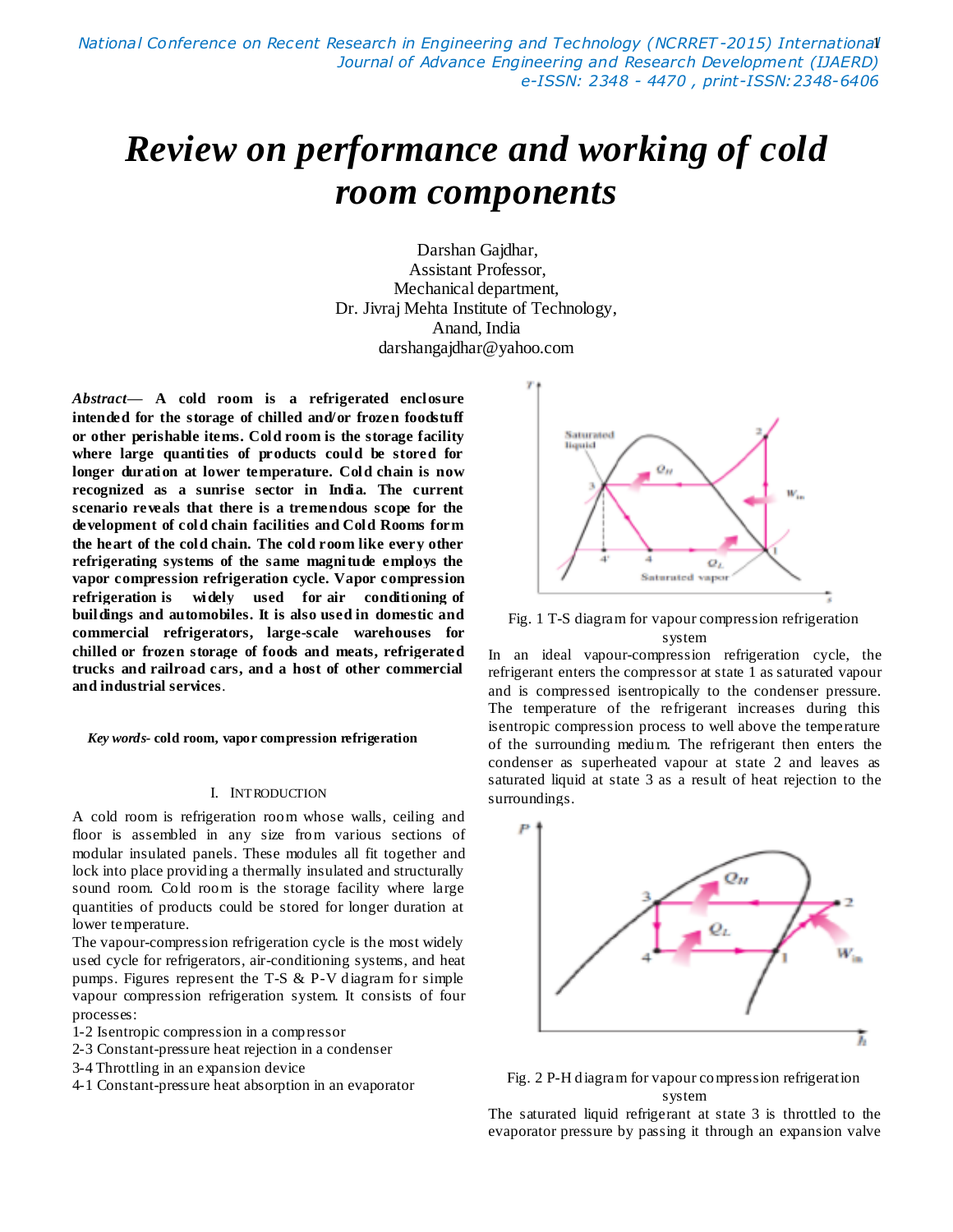or capillary tube. The temperature of the refrigerant drop below the temperature of the refrigerated space during this process. The refrigerant enters the evaporator at state 4 as a low-quality saturated mixture, and it completely evaporates by absorbing heat from the refrigerated space. The refrigerant leaves the evaporator as saturated vapour and re-enters the compressor, completing the cycle.

#### II. LITERATURE SURVEY

**Ugwu et al. [1] 2012** designed cold storage room for Umudike to provide a better storage facility. It is an adaptive design aimed at designing the cold room to suit the prevailing factors of Umudike community with reference to some design calculations. The cold room has an estimated total refrigeration capacity of 0.82TR (about 4Hp), and a maximum COP of 6.09. Its operating ambient temperature is  $36\degree$ C with a rated evaporator capacity of 1.85HP and a rated condenser capacity of 2.15HP, respectively.

The author had calculated the total heat load which consists of the amount of heat to be removed from a cabinet during a certain period. It is dependent on two main factors: heat leakage or heat transfer load, and heat usage or service load, respectively. Thus, the following types of heat loads were considered in the design of this cold room Heat Leakage Load, Heat Usage Load, Air Change Heat Load, product heat load, miscellaneous heat load and occupancy load.





The author had designed the compressor by calculating mass flow rate, compressor capacity and COP to find the power required by the compressor.

The author had also calculated the capacity, surface area and tube diameter required by the condenser and evaporator. The author shows a comparative analysis of their design with traditional 4 HP capacity cold room.

**A M Foster et al. [2] 2003** had discussed the measurements of infiltration through different size entrances of a cold store at two different cold store temperatures were taken and compared against established analytical models and computational fluid dynamics (CFD) models. The analytical and CFD models generally tended to over predict the infiltration. The analytical model developed by Gosney et al. provides the closest comparison with the various experiments.

The CFD models were more accurate than the fundamental analytical models but less accurate than those based on a semiempirical approach. For the experimental configurations examined, CFD offered no real advantage over these empirical analytical models.

A predictive model of the experimental test room was created using CFX 5.4 (CFDS, AEA Technology), a commercially available CFD code. A predictive model of the test room and its entrance was created.

To simplify the model, a number of assumptions were made;

(i) There was no heat flow through the walls of the test room. (ii) The test room had no thermal mass.

(iii) Humidity had no effect on the flow rate through the door (it will, however, have an effect on heat transfer through the door). How the door was opened did not affect the air-flow through it.

(v) The simplification of outside roo m conditions had no effect.

(vi)The room was leak proof i.e. air could only move through the entrance.

The author had created a tetrahedral mesh and then refined until a converged solution was obtained. Turbulence was modeled using the  $k-\mathcal{E}$  (k–epsilon) model, this is the industry standard two-equation turbulence model. The final mesh size varied depending on the size of entrance but varied between 95 000 and 250 000 tetrahedral elements and 18 000 and 46 000 nodes.

Predictions were obtained for the cases that were measured in the proceeding sections; three different sizes of entrance and two different initial room temperatures. Assumption v was checked by extending the domain of the model from 3 to 6 m outside of the walls of the cold room. Due to the extra memory and computing time required this was only carried out at one condition (the 2.3 m wide entrance). This is referred to as the large boundary model. In reality the cold room was not contained within exterior walls 3 or 6 m beyond the cold room walls, the geometry was much more complex and difficult to model. Extending the domain showed what effect this simplistic assumption had on the predictions.

Assumption vi was checked by measuring the background leakage rate from the refrigerated test room with the door closed.

**M.L. Hoang et al. [3] 2000** investigated airflow inside a cold stored using computational fluid dynamics. The airflow model is based on the steady state incompressible, Reynoldsaveraged Navier Stokes equations. The turbulence is taken into account using a k-ε model. The standard as well as the Renormalisation-Group (RNG) version of the k-ε model is investigated. The forced-circulation air cooler unit is modelled with an appropriate body force and resistance, corresponding to the characteristics of the fan and the tube-bank evaporator. The finite volume method of discretisation is used. The validation of the model has been performed by a comparison of the calculated time-averaged velocity magnitudes with the mean velocities measured by means of a hot film type omnidirectional velocity sensor. A relative error on the calculated air velocities of 26% was observed. The RNG k-ε model does not help to improve the prediction of the recirculation. Both a finer grid and enhanced turbulence models are needed to improve the predictions.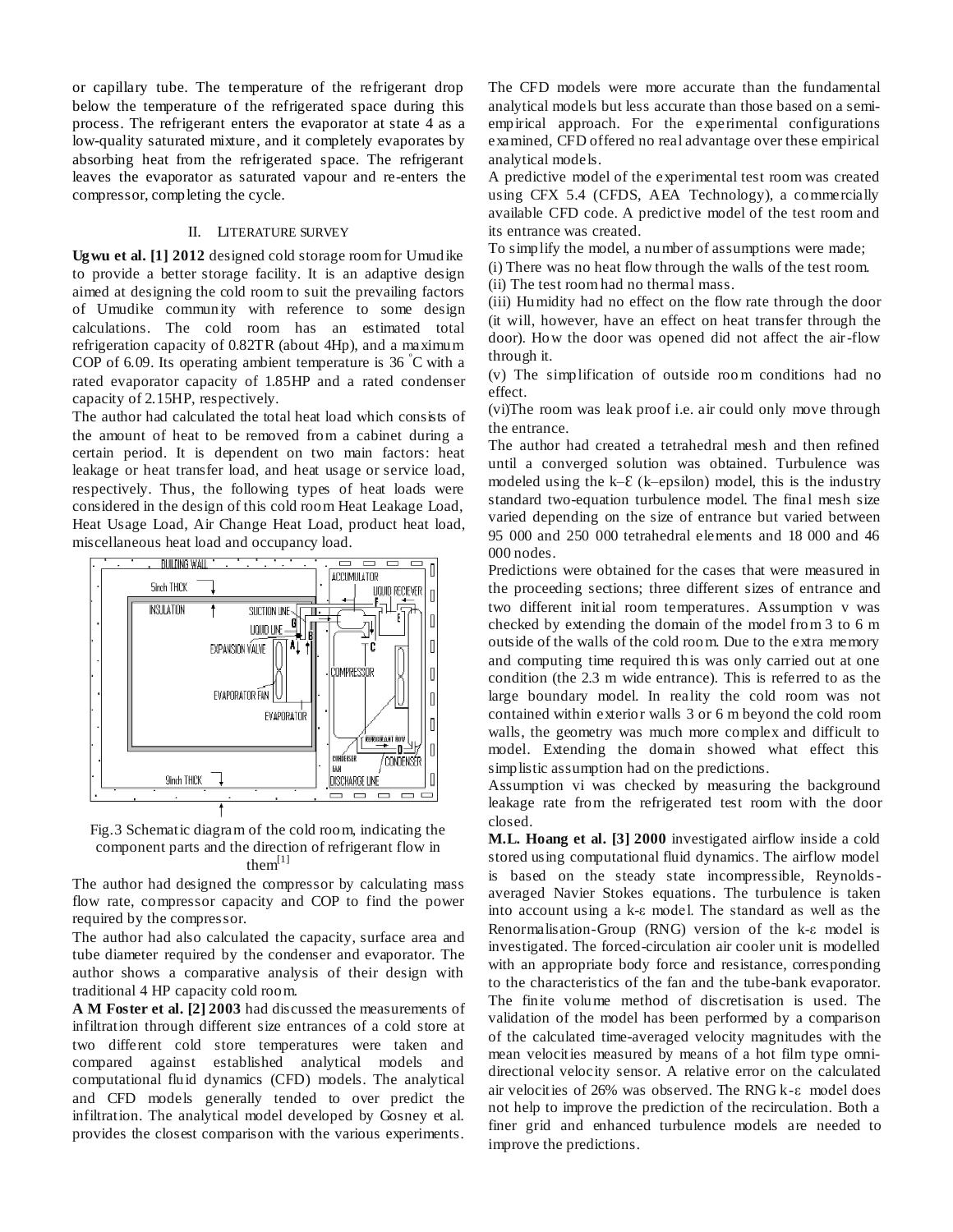For the empty room, the model solution reached equilibrium for an air flow of  $4800 \text{ m}^3/\text{h}$ , which is 5% lower than the value derived from the design pressure drop of the heat exchanger unit (78 Pa) and the head capacity curve of the propeller fan, rotating at 1380 rev/min. When the room is loaded with four palloxes, the calculated air flow rate was 5.5% lower than the derived value. This indicates that the resistance caused by the palloxes is very small compared to the resistance of the cooler, for this configuration.

**A.S. Dalkilic et al. [4] 2013** focussed on cold-room systems in Turkey regions. They were also compared with each other in terms of the alteration of alternative refrigerants, insulation thickness, energy and exergy analyses of the cold rooms' refrigeration system. The coefficients of performance (COP), refrigerant charge rates, volumetric refrigeration capacity and capacities of each component of the refrigeration system for the refrigerants CFC-12, HCFC22 and their alternatives, such as HFC-134A, HFC-404A, HFC-407C, HFC-410A and HFC-507, were determined by considering the effects of the main parameters of the performance analysis, such as refrigerant type, degree of sub-cooling, superheating and compressor efficiency. The first law efficiencies, exergy efficiencies and irreversibility rates were also obtained and discussed in this theoretical study.

The ideal refrigeration cycle was considered for the working substances that changed phases during the cycle. Actual refrigeration cycle systems have some deviations from the ideal one due to actual pressure losses due to fluid flow and heat transfer exchange in the surroundings. Cycle performance determination is performed to ease theoretical calculations by means of several assumptions: steady state operating conditions, negligible alterations of kinetic and potential, an adiabatic (well-insulated) heat exchanger, saturated liquid at the outlet of the condenser, saturated vapour at the inlet of the compressor, neglect of pressure drops and heat loss in the environment from evaporators and condensers isenthalpic flow across the expansion valves and the assumed isentropic efficiency for the compressor.

An ideal vapour compression refrigeration system was used for the performance analysis of alternative new refrigerants as substitutes for CFC-12, HFC134A and CFC-22. Considering the comparison of COP and refrigerant charge rates of the tested refrigerants, refrigerants of R407C andR410A were found to be the most suitable alternatives among refrigerants tested for R12 and R22, respectively. The COP of the system decreased with increasing condensing temperature for a constant evaporating temperature in the analysis. All systems were improved by analyzing the effect of the superheating/subcooling case. Further, the effect of compressor efficiency on COP was also discussed in various case studies.

There is not any refrigerant that meets all of the necessary requirements due to the changes in the thermodynamic physical properties of the refrigerant. The thermo-physical properties, such as performance and efficiency, limitations and restrictions related to safety, environmental impact and associated legislation, are the most significant factors in choosing a new refrigerant. Low viscosities of liquid and vapour phases, high liquid specific heat, high thermal

conductivities of liquid and vapour phases, high latent heat, and limited temperature

glide are the desired thermo-physical properties of refrigerant/refrigerant mixtures.

**A.S. Dalkilic et al. [5] 2010** shows theoretical performance study on a traditional vapour-compression refrigeration system with refrigerant mixtures based on HFC134a, HFC152a, HFC32, HC290, HC1270, HC600, and HC600a was done for various ratios and their results are compared with CFC12, CFC22, and HFC134a as possible alternative replacements. In spite of the HC refrigerants' highly flammable characteristics, they are used in many applications, with attention being paid to the safety of the leakage from the system, as other refrigerants in recent years are not related with any effect on the depletion of the ozone layer and increase in global warming. Theoretical results showed that all of the alternative refrigerants investigated in the analysis have a slightly lower performance coefficient (COP) than CFC12, CFC22, and HFC134a for the condensation temperature of 50°C and evaporating temperatures ranging between -30 °C and 10 °C. Refrigerant blends of HC290/HC600a (40/60 by wt %) instead of CFC12 and HC290/HC1270 (20/80 by wt %) instead of CFC22 are found to be replacement refrigerants among other alternatives in this paper as a result of the analysis. The effects of the main parameters of performance analysis such as refrigerant type, degree of subcooling, and superheating on the refrigerating effect, coefficient of performance and volumetric refrigeration capacity are also investigated for various evaporating temperatures.

**E. Elgendy [6] 2013** describe use of an ejector as an expansion device as one of the alternative ways. Aims to evaluate the performance improvement of a vapour compression refrigeration cycle under a wide range of operating conditions. A numerical model is developed and a parametric study of important parameters such as condensation (30 to 50°C) and evaporation temperatures (-20 to 5°C), nozzle and diffuser efficiencies (0.75-0.95), subcooling and superheating degrees  $(0-15^{\circ}C)$  are investigated. The model verification gives a good agreement with the literature data. The simulation results revealed that condensation temperature has the highest effect (129%) on the performance improvement ratio while superheating has the lowest one (6.2%). Among ejector efficiencies, the diffuser efficiency has a significant effect on the COP of ejector expansion refrigeration cycle. The COP improvement percentage decreases from 10.9% to 4.6% as subcooling degrees increases by 15K. Fig.2.2 shows a schematic diagram of ejector expansion refrigeration cycle (EERC) and the corresponding p-h diagram. The primary flow from the condenser (state 1) and the secondary flow from the evaporator (state 2) are expanding through primary and secondary nozzles, respectively (1-1b and 2-2b) to mixing chamber pressure, mixing at constant pressure (3m). The mixed flow is discharged through the diffuser (3m-3) of the ejector and then separated in forms of vapor (state 4) and liquid (state 6) so that this ratio matched with the inlet ratio of primary and secondary flows. Then the liquid circulates through the expansion valve (6-7) and then evaporates in the evaporator (7-2), whereas the vapour circulated through the compressor (4-5) and then condensate in the condenser (5-1).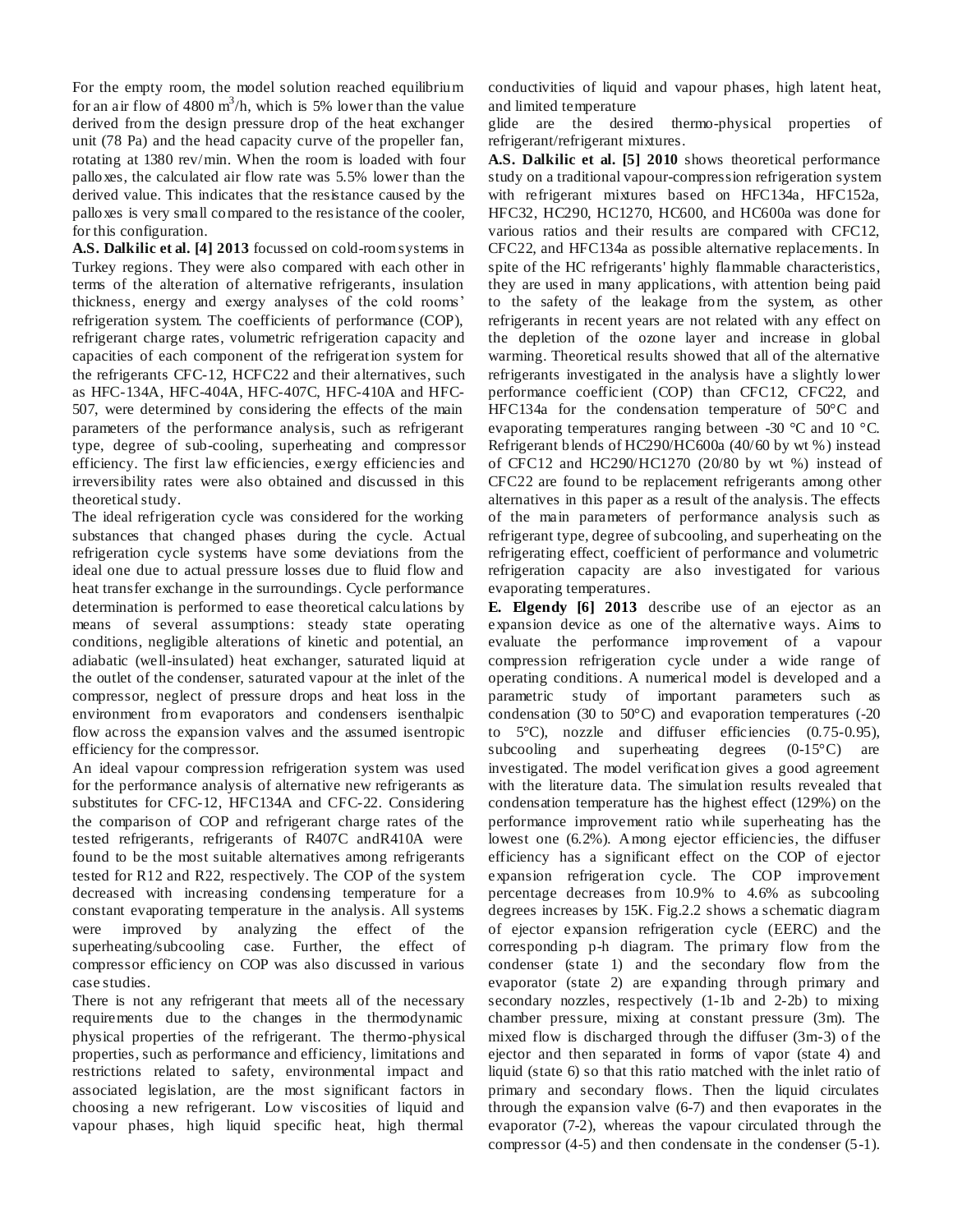In this way, the compressor inlet pressure in this system is relatively higher than that in a basic cycle and hence less work is used to operate the compressor in the EERC. For constant pressure mixing ejector, the primary nozzle exit located within the suction nozzle in front of the constant-area section and the static pressure is assumed to be constant through the mixing process.

The ejector expansion vapor compression refrigeration cycle has been modeled based on the mass, momentum, and energy conservations. To simplify the theoretical model and set up the equations per unit mass flow rate at the ejector exit, the following assumptions have been made.

 $\Box$  Neglect the pressure drop in the condenser, evaporator, separator, and the connection tubes.

 $\Box$  No heat transfer with the environment for the system except in the condenser.

 $\Box$  Both the motive stream and the suction stream reach the same pressure at the inlet of the constant pressure mixing section of the ejector.

 $\Box$  Kinetic energy of the refrigerant at the ejector inlet and outlet are negligible.



Fig.4 Schematic diagram of ejector expansion refrigeration cycle and  $p-h$  diagram<sup>[6]</sup>

**Suhas D. Kshirsagar et al. [7] 2013** proposed combined vapour compression-ejector refrigeration system which uses the waste heat of condenser of simple vapour compression system and this heat is utilized to drive the binary ejector refrigeration system. The cooling effect produced by this binary system can be considered as input to the cooling effect of basic vapour compression system. Thermal design of this

combined vapour compression ejector refrigeration system (VCR-VER) is based on energy and mass conservation in each component.

The system performance is first analysed for the on design conditions. The results show that the COP is improved by 3.086% for the proposed system. The system is then analyzed for variation of four important variables. Matlab Simulink software is used to model the combined VCR-VER system. The system analysis shows that this refrigeration system can effectively improve the COP by the ejector cycle with the refrigerant which has high compressor discharge temperature.

The refrigeration system is a combination of a basic compression refrigeration cycle and the ejector cycle. The governing equations are based on energy and mass balances for each component in the two cycles.



Fig.5 combined vapour compression-ejector refrigeration system<sup>[7]</sup>

A combined VCR-VER refrigeration system was developed by combining a basic vapour compression refrigeration cycle with an ejector cooling cycle in parallel. The governing equations of each component were derived based on the energy and mass conservation laws. The system performance was analysed as a function of five important variables. The results show that the combined VCR-VER system is superior to the basic refrigeration system over a wide range of operating conditions. The main results can be summarized as follows.

1. The combined VCR-VER refrigeration system with the parallel ejector cycle significantly improves the COP when the compressor discharge temperature is larger than 100 °C. Simulations give an average COP increase for the combined VCRVER system with R600a is 3.086%.

2. As with the basic vapor compression refrigeration system, the COP of the combined VCR-VER system increases with the evaporating temperature and decreases with the condensing temperature.

3. The ejector is the key component of the combined VCR-VER refrigeration system. The ejector geometries and operating conditions greatly influence the ejector performance and the whole refrigeration system. A reduced primary flow inlet pressure or increased area ratio and secondary flow inlet pressure increases the COP of both the ejector cycle and the combined VCR-VER cycle. However, the two variables of primary flow inlet pressure and area ratio are contradictory since a high critical pressure ratio is required for a great area ratio to make the ejector operate in the critical mode. In practice, the pressure ratio and the ejector area ratio need to be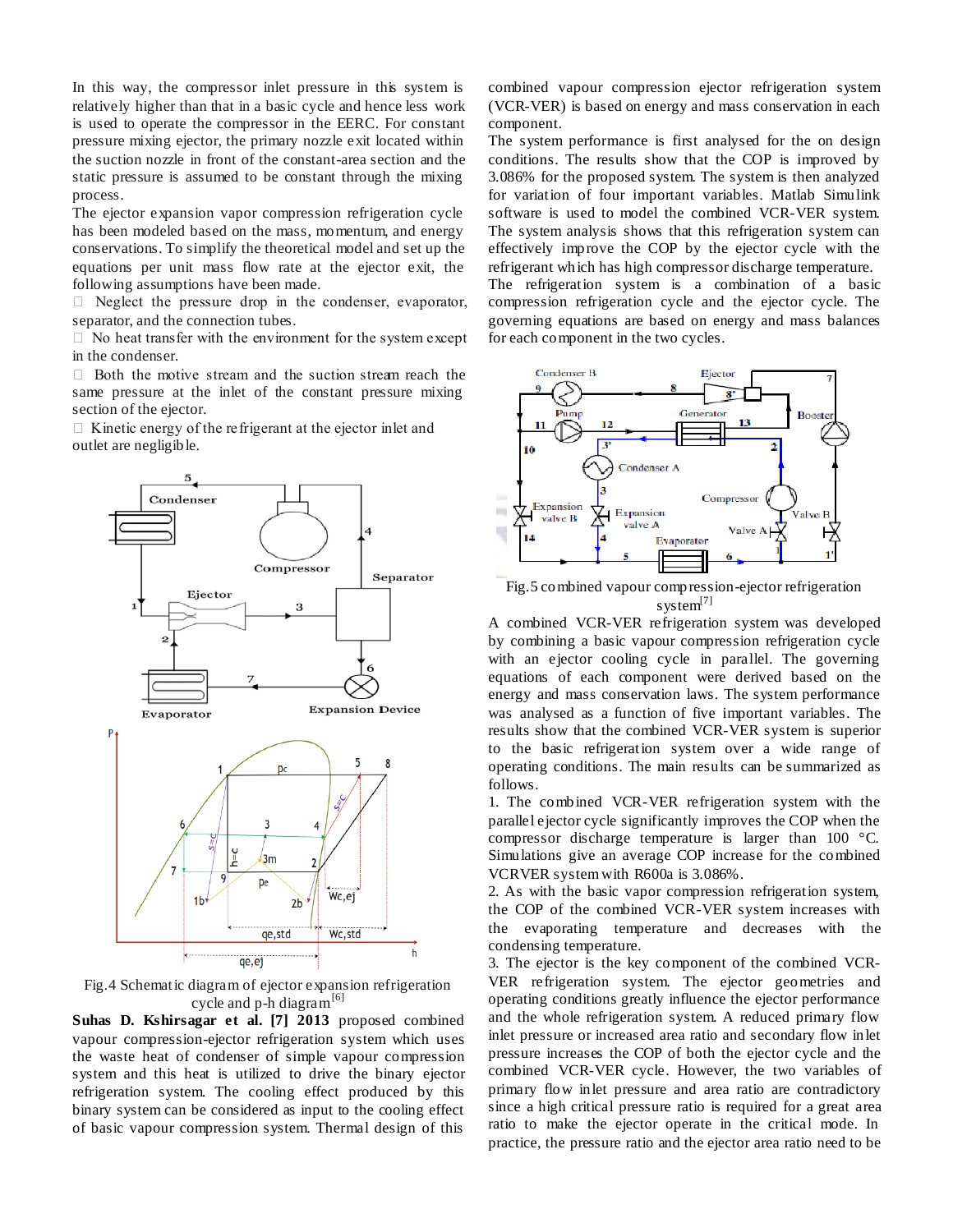carefully designed to optimize the combined VCR-VER system for the best COP.

**Amit Prakash [8] 2013** describe have to improve coefficient of performance of VCR system. To improve the coefficient of performance, it is to require that compressor work should decrease and refrigerating effect should increase.

Modifications in condenser are meant to increase degree of sub-cooling of refrigerant which increased refrigerating effect or more cooling water is required in condenser. The purpose of a compressor in vapour compression system is to elevate the pressure of the refrigerant, but refrigerant leaves the compressor with comparatively high velocity which may cause splashing of liquid refrigerant in the condenser tube, liquid hump and damage to condenser by erosion. It is needed to convert this kinetic energy to pressure energy by using diffuser. By using diffuser power consumption is less for same refrigerating effect so performance is improved.

In the present cycle, the vapour refrigerant leaves the compressor with high velocity. This high velocity refrigerant directly impinges on the tube of condenser which may damage to it by vibration and erosion. It results undesirable splashing of refrigerant in the condenser tube. It also results a phenomenon called as "liquid hump". Liquid hump refer to a rise in the level of the condensed refrigerant liquid in the central portion of the condenser as compared to the level at the ends of the condenser. It reduces the heat transfer surface area so reduce condenser efficiency. Thus reducing the velocity of refrigerant a diffuser is attached after compressor.

Diffuser is a device which converts the velocity into pressure energy. It smoothly decelerates the incoming refrigerant achieving minimum stagnation pressure losses and maximizes static pressure recovery. Due to pressure recovery, at same refrigerating effect compressor to do less work. Hence, power consumption of the compressor will be reduced which results improvement in system efficiency. Superheated vapour is passed through condenser where condensation takes place. More amount of water is flow in condenser so refrigerant vapour is cooled below the condensing temperature at constant pressure thus sub-cooling is achieved. By sub cooling enthalpy of vaporization of refrigerant is increases thus more amount of heat is absorbed by refrigerant in evaporator for evaporation takes place, so refrigerating effect is increases thus performance of cycle is increased. After sub-cooling liquid refrigerant is passed through expansion valve where expansion takes place and passes through evaporator where absorb the latent heat from storage space and evaporate. Thus cooling is achieved in storage space.

**Amit M Patel, Prof. R I Patel [9] 2012** optimized different parameter of cold storage for energy conservation. Energy conservation is required in the cold storage system so The Design of Experiment is used to Optimization of different parameters of cold storage on the bases of performance experiments. In This Experiment, three levels of Thickness, Area of wall and Compressor are kept as the control parameters, The Insulating wall material was taken as polyurethane foam (PUF) and different energy were taken as a result in the experiment.

The analysis is being done with the help of Minitab-15 software. The analysis of variance ANOVA is also performed as identified the statistical significance of parameters. The

result of the experiments are the optimum value of insulating thickness, energy consumption rate with the help of ANOVA, After the using Taguchi method determine the feasibility of improving cooling capacity of cold storage, establish the mathematical models relating the cold storage performance parameters & control parameters by regression analysis and obtained set of optimal cold storage parameters for better performance.

**S. van Mourik et al [10] 2009** presented a temperature model of a bulk storage room and derived open loop control law. The sensitivity of the system performance to parameter variations was evaluated numerically for the nominal system. The performance analysis showed the following trade offs. The temperature difference and energy costs are decreased by a more powerful fan. A high capacity fan uses more energy when switched on, but it is still more economical since it is switched on for a much shorter time. Such a fan will be more expensive to purchase, but on the other hand it is a onetime investment with a continuous benefit.

A lower wall conductivity considerably decreases the energy costs. It does not seem to influence the temperature uniformity much. A good wall insulation is, like a more powerful fan, a onetime investment that continually saves costs. A higher cooling element temperature is beneficial for both energy costs and uniformity. The energy costs seem to have a local minimum at 273 K. This is caused by a trade off between fan energy and the energy used to cool the element. A warmer cooling element requires less energy, but consequently the fan has to be on for a longer time. The bulk height has no large influence on either cost. The bulk volume is kept constant, so the amount of heat that is produced remains the same. A higher bulk gives more flow resistance and therefore the energy costs rise a little. The tradeoff is that for a fixed bulk volume, a lower bulk means a larger floor area, which is usually more expensive than a higher roof. One should keep in mind that the conclusions that are drawn here are only valid inside the experimental parameter range.

**Michael Bergera et al. [11] 2012** installed small linear Fresnel collector for a pilot system of a solar driven cold room at the office building of the company Kramer in Umkirch near Freiburg / Germany. The cold room, as well as the balance of plant have been installed during June 2012, and commissioned could take place on July 5th, 2012. The cold room with roughly 100 m<sup>3</sup> of cooled volume has a dimension of roughly 8m x 4m x 3m (LxW xH), its walls consist of 120mm thick polyurethane sandwich elements, and the steel structure is completely outside. The cold room is being cooled by one 12 kW water ammonia chiller, driven by a Fresnel collector from Industrial Solar, consisting of four modules with a total aperture area of 88 m<sup>2</sup> at an operation temperature of 180  $^{\circ}$ C. The produced cold can be delivered to the cold room or the ice storage alternatively by use of a water glycol mix as heat carrier.

The system, which is small for such cold rooms, will serve mainly for demonstration of the sustainable technology and help in leading to succeeding projects in the sunny target region. By developing an integrated as well as modular solution for solar thermal driven cold storages, the system shall serve as an example and help to decrease the effort of installation as well as engineering of such systems.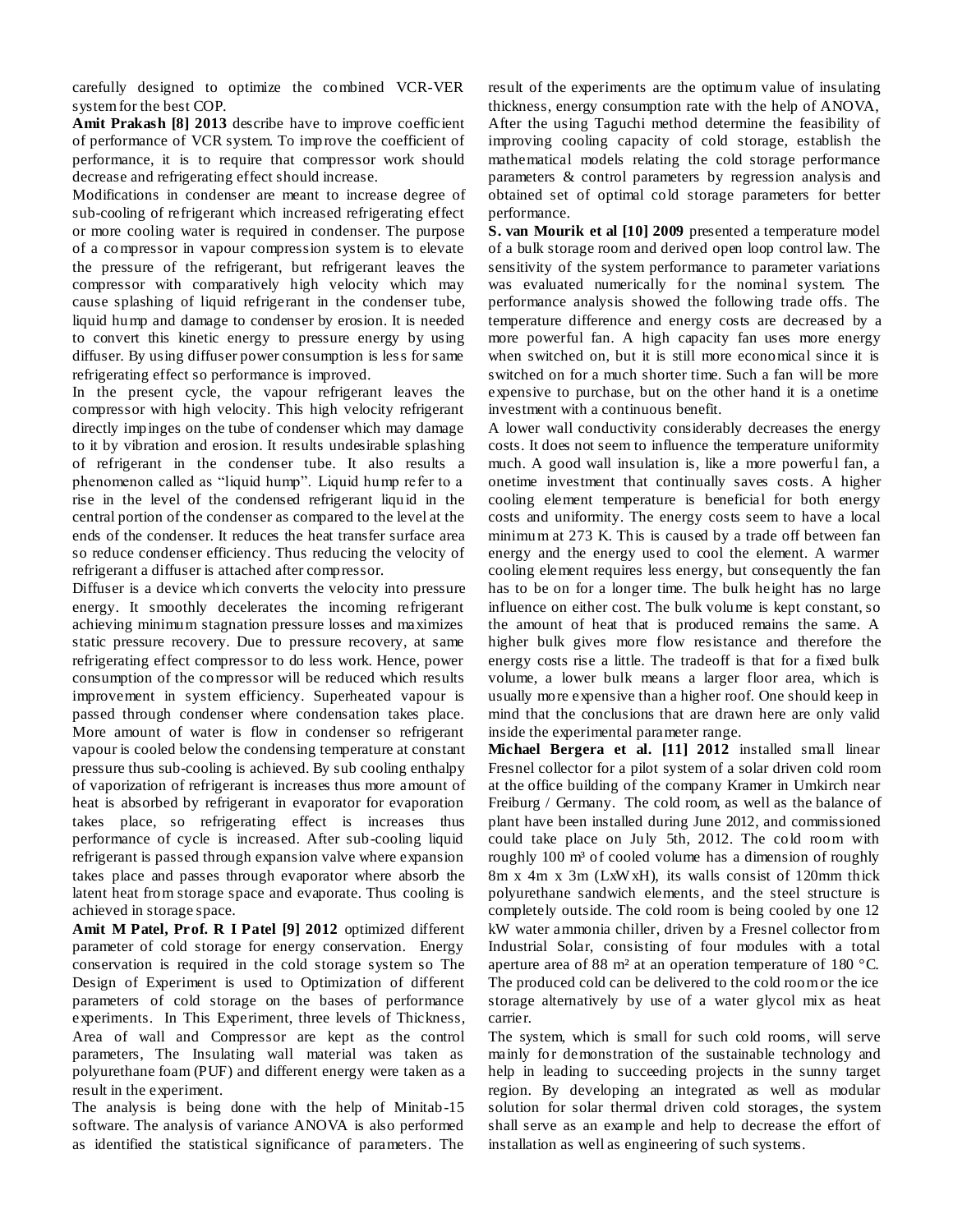**Jing Xie et al. [12] 2005** proposed a two-dimensional mathematical model for the inside a mini type constructional cold store  $[4.5 \text{ m}(l)x \quad 3.3 \text{ m}(w)x2.5 \text{ m}(h)]$  and a related computer program with SIMPLE algorithm and crisscross girding technique were developed. The simulation results reflected the characteristics of airflow and temperature distribution. After that, several design parameters (corner baffle, the stack mode of foodstuffs, etc.) which would affect the flow field in the cold store were analyzed. The results of calculation indicated that all these design parameters especially the stack mode of foodstuffs influenced the flow and temperature fields inside the cold store greatly. It was demonstrated that CFD was a powerful tool for designing and optimizing the flow field in cold store.

### III. CONCLUSIONS

- A cold storage room for Umudike community and her environs has been designed. The cold room has an estimated total refrigeration capacity of 0.82TR (about 4Hp), and a maximum COP of 6.09. Its operating ambient temperature is  $36^{\circ}$ C with a rated evaporator capacity of 1.85Hp and a rated condenser capacity of 2.15Hp, respectively.[1]
- The ability to model the lag time and the drop of region would have put the CFD predictions at an advantage for very short and very long door opening times respectively. CFD allows factors such as the effect on the infiltration to temperatures inside and outside of the room to be investigated. It also allows the effect of air curtains on the entrances to be investigated.[2]
- By using CFD with an average difference of 26% between calculated and measured velocities, it becomes only possible to have a qualitative insight into the airflow pattern for different product stacks, different fan rotation speeds and different room designs, without the need for additional experimental determination of boundary conditions for the velocity.[3]
- Based on the results of the energy analyses, all the alternative refrigerants HFC-134A, HFC-404A, HFC-407C, HFC-410A and HFC-507 have a slightly lower COP and require lower refrigerant charge rates than CFC-12 and HCFC-22 for condensation temperatures ranging from 36-47 ºC.
	- o Based on the results of the exergy analyses, the compressor has the greatest irreversibility, followed by the expansion valve, condenser and evaporator as the components of the refrigeration system.[4]
- Considering the comparison of co-efficients performance (COP) and pressure ratios of the tested refrigerants and also the main environmental impacts of ozone layer depletion and global warming, refrigerant blends of HC290/HC600a (40/60 by wt.%) and HC290/HC1270 (20/80 by wt.%) are found to be the most suitable alternatives among refrigerants tested for R12 and R22 respectively.
- The refrigeration efficiency, the performance coefficient (COP) of the system, increases with increasing evaporating temperature for a constant condensing temperature in the analysis. [5]
- Condensation temperature has the highest effect of the performance improvement ratio. As condensation temperature increases from 30 to 50°C, the performance improvement ratio is doubled.
- The rate of increase in COP of VCRC (14%) is much higher than those of COP of EERC (9%) as subcooling degrees increases with 15K. Superheating at the evaporator exit has the lowest effect of the COPs of both VCRC and EERC cycles and improvement percentages.[6]
- The combined VCR-VER refrigeration system with the parallel ejector cycle significantly improves the COP when the compressor discharge temperature is larger than 100 °C. Simulations give an average COP increase for the combined VCR-VER system with R600a is 3.086%. As with the basic vapour compression refrigeration system, the COP of the combined VCR-VER system increases with the evaporating temperature and decreases with the condensing temperature.[7]
- COP of Vapour Compression Cycle is increased by lowering the power consumption /work input or increasing the refrigerating effect. By using subcooling and using diffuser at condenser inlet refrigerating effect increases and power consumption or work input decreases. Thus performance of cycle is improved. High velocity refrigerant has various serious affect on vapour compression refrigeration system such as liquid hump, undesirable splashing of the liquid refrigerant in the condenser and damage to the condenser tubes by vibration, pitting and erosion. [8]
- Author concluded that orthogonal array and Grey relation design both gave same result as best optimum value of Thickness 0.100 Mt, area of wall  $0.96$  Mt<sup>2</sup> and compressor 0.167 HP and also study of Regression analysis to develop Mathematical model for calculating direct optimum value of all parameters.[9]
- The main results were that the energy costs as well as the bulk temperature uniformity are substantially improved by a larger fan capacity. Also, a lower wall conductivity considerably decreases the energy costs. The interesting trade off is that both good wall insulation and more fan capacity are one time investments that give a continuous benefit. Another interesting tradeoff is the local minimum in energy costs for the cooling element temperature, caused by decreasing costs for a less cold cooling element versus the increasing costs for the extra ventilation that is required when the air is cooled down less. The bulk shape only had a small influence, with the trade off that a lower bulk costs a little less energy due to reduced airflow resistance. [10]